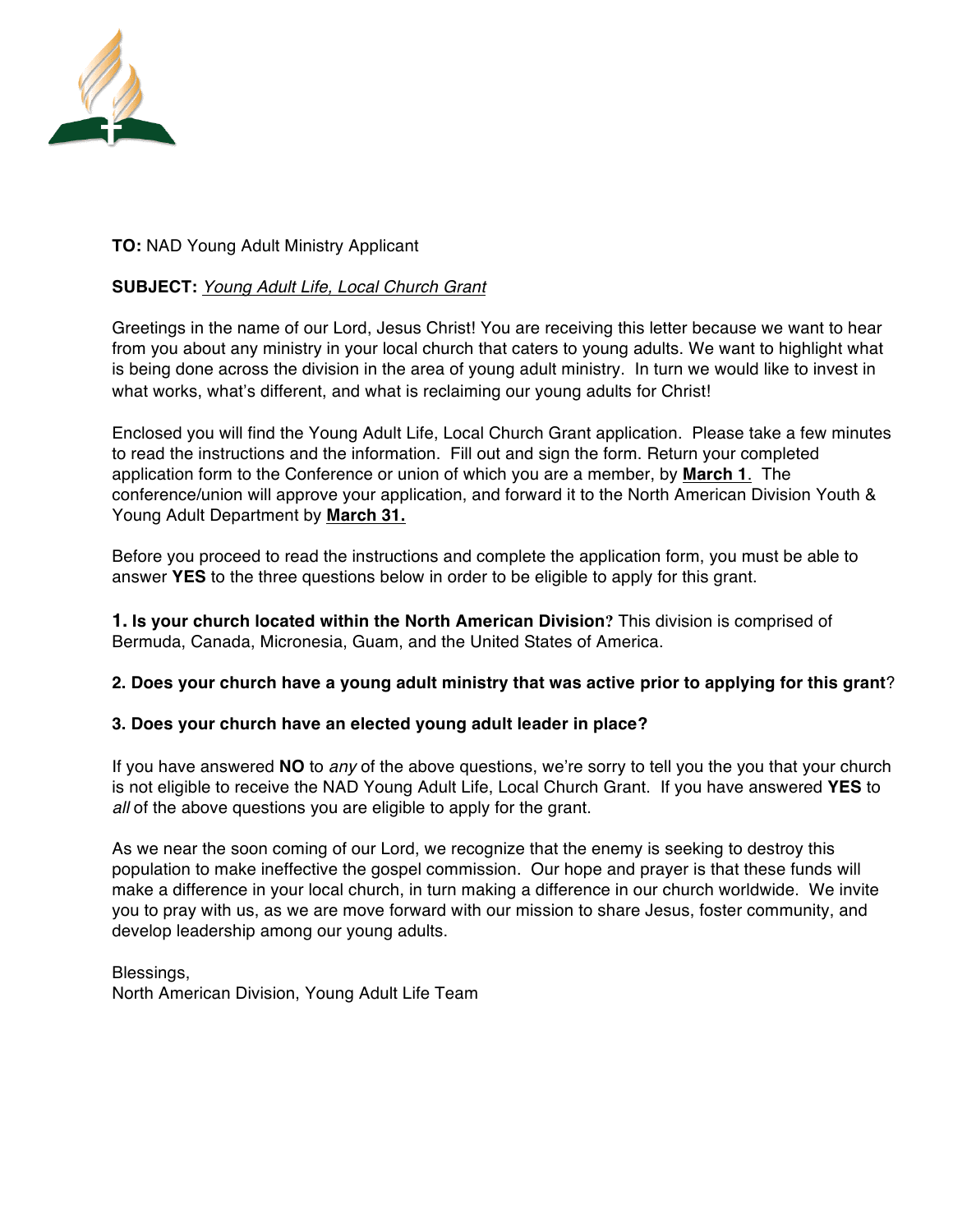## **Before proceeding, please read Instructions**

#### **Eligibility**

#### A. **North American Division**

The applicant must be a church located within the North American Division of Seventh-day Adventists.

#### B. **Previously Established Ministry**

The applicant must be a ministry that has been previously established at the local church at least six months prior to applying for the grant.

#### C. **Leadership**

The applicant must have an elected young adult leader in place at the church at least six months prior to applying for the grant

#### D. **Financial Information**

The applicant must provide a summary of the current financial contributions made to this ministry. Whether it be from the church, fundraising, or donations from members of the group.

#### **Amount of Assistance**

To be administered by the North American Division Youth & Young Adult Ministries, Young Adult Life Committee in the amount of \$1000; with matching funds from the selected churches' local conferences, up to \$500.

#### **Funding Availability**

The selected Churches will receive 75 percent (\$750) of the funds upfront, with the remaining 25 percent (\$250) distributed following the receipt of a follow up report from the selected churches. Churches will be required to provide in writing a report on what has been done and how the funds are being used, this report must be submitted to the union in which the church is located.

#### **Procedures**

- A. Application Form
- B. Signatures
- C. Conference
- D. Union Youth Directors
- E. North American Division Youth &Young Adult Ministries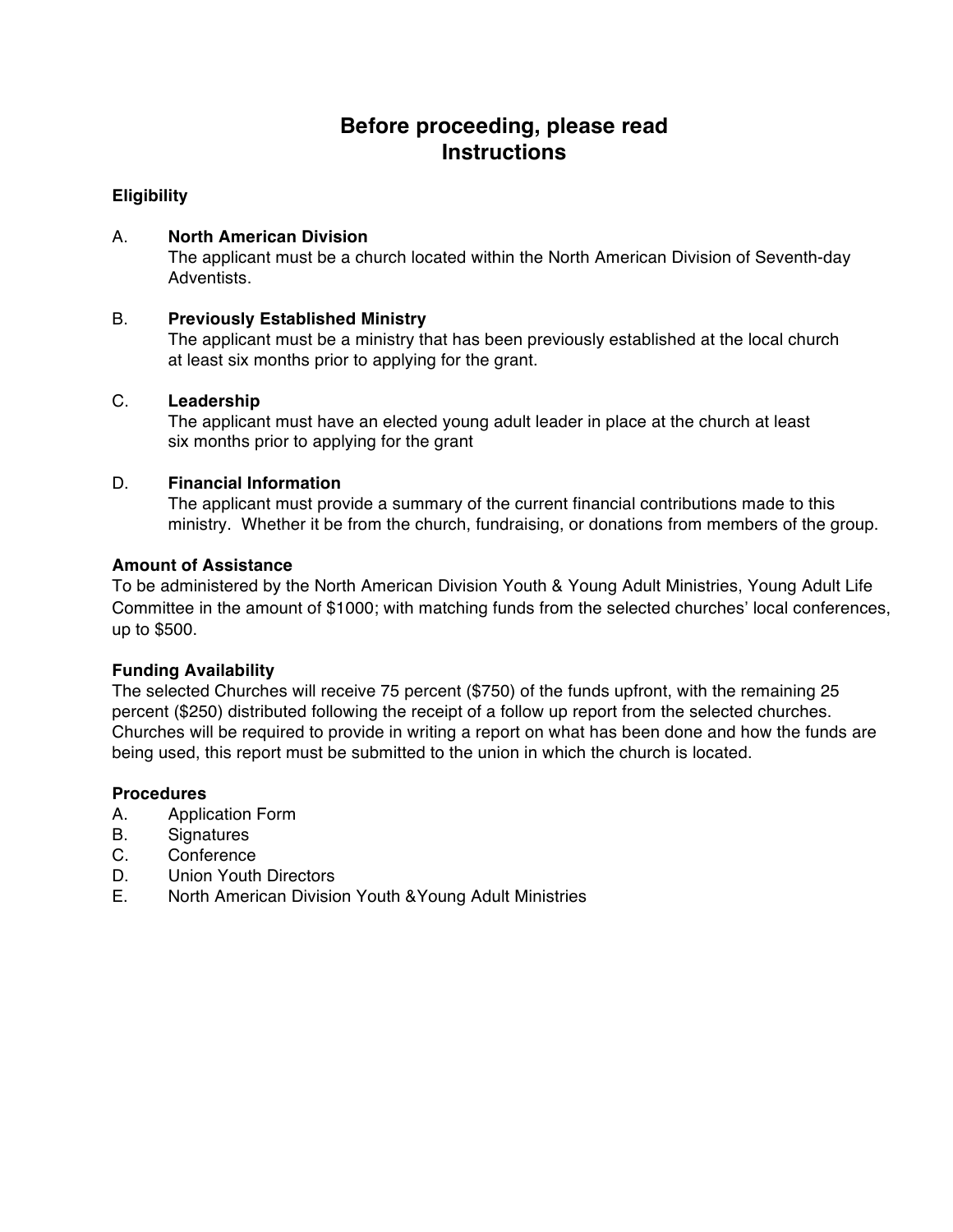## **Please take a few minutes to take note of the following important dates to remember:**

## **December 1-March 1:**

- Complete the application and return it along with your budget breakdown and essay.
- It is the responsibility of the applicant to ensure that application has been received by your local conference/union.

## M**arch 31:**

- Your local conference/union will forward the application to the North American Division Youth & Young Adult Department.

## **Incorrectly completed forms**

- Application forms completed incorrectly will be returned to your local conference/ union.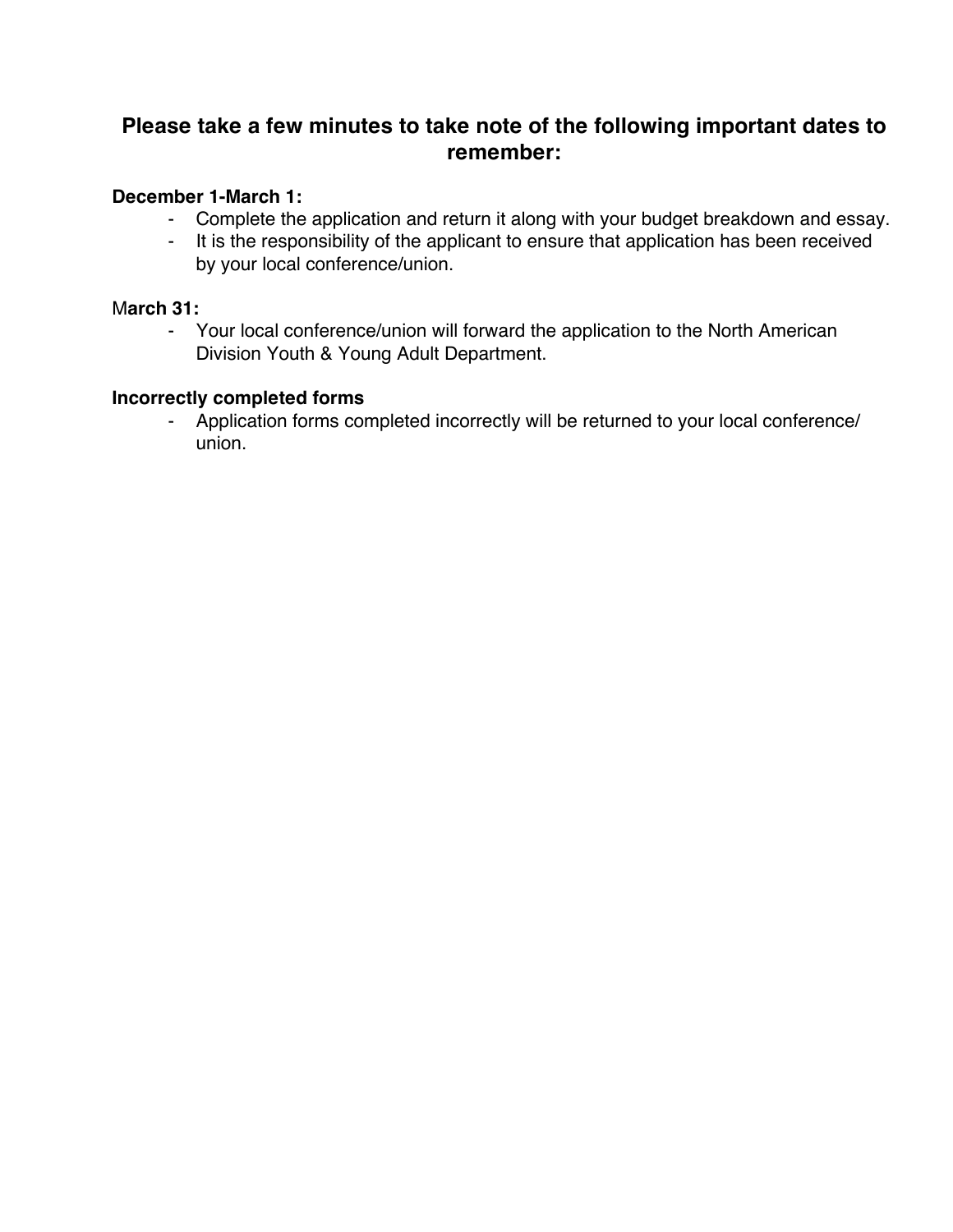

# Young Adult Life Local Church Grant Application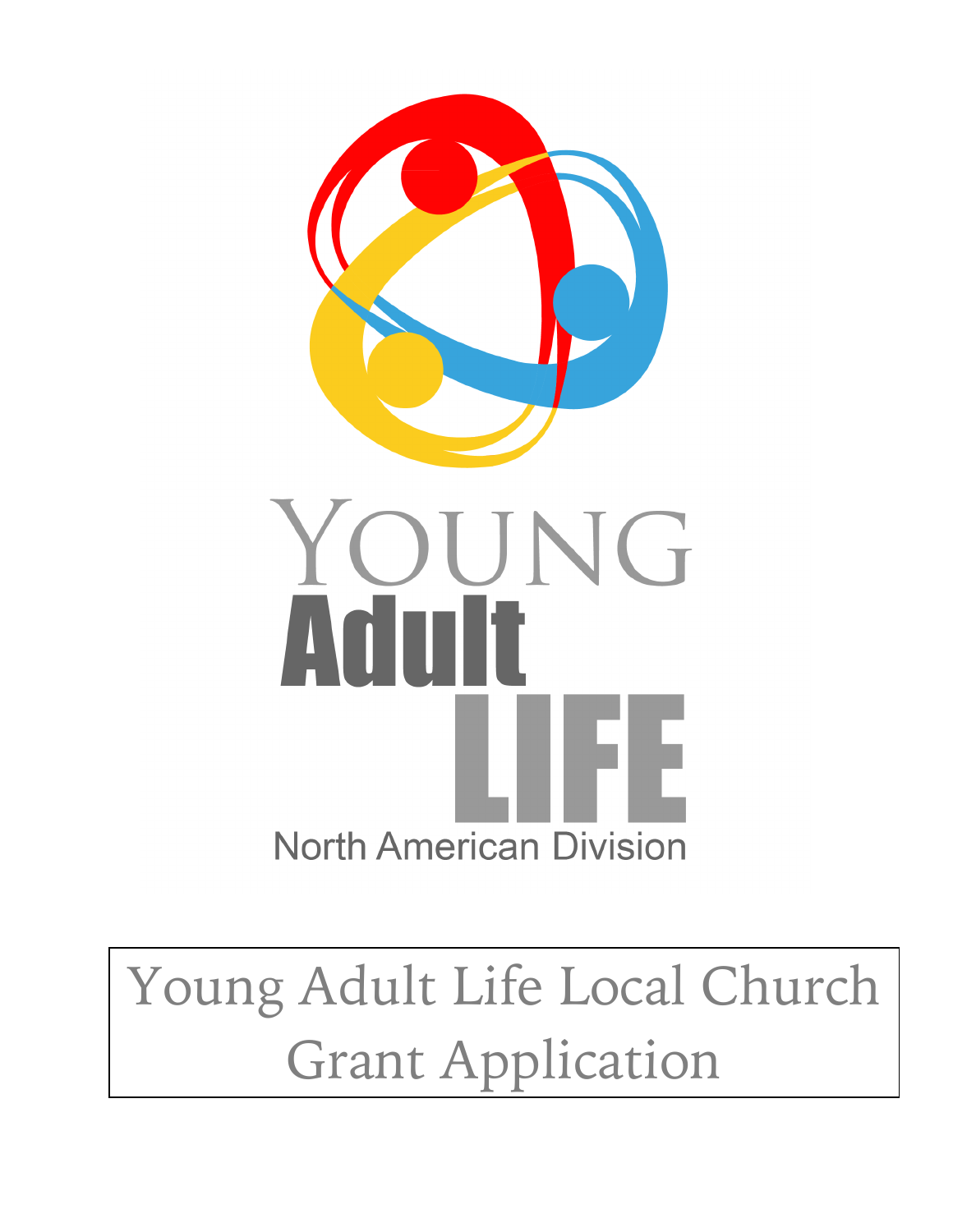| <b>Church Information:</b> |
|----------------------------|
|                            |

|                                                                                                                                | Zip _____________________                                                                                                                        |                                                                                                                                                                                          |
|--------------------------------------------------------------------------------------------------------------------------------|--------------------------------------------------------------------------------------------------------------------------------------------------|------------------------------------------------------------------------------------------------------------------------------------------------------------------------------------------|
| <b>Young Adult Ministry Information:</b>                                                                                       |                                                                                                                                                  |                                                                                                                                                                                          |
|                                                                                                                                |                                                                                                                                                  |                                                                                                                                                                                          |
| $\_1$ to 2 years<br>$-3$ to 4 years<br>$-5$ to 6 years<br>$More$ than 6 years<br>_Weekly<br>_Monthly<br>More than once a month | Approximately how long has the ministry been functioning?:<br>About how often do you have meetings?:<br>_Every once in a while (No set schedule) |                                                                                                                                                                                          |
| 5 to 10<br>$-11$ to 20<br>$\_$ 21 to 25<br>$\_\$ {26} to 30<br>_more than 30                                                   | About how many active participants are in your ministry currently?:                                                                              |                                                                                                                                                                                          |
|                                                                                                                                |                                                                                                                                                  | *Do you currently have a budget for this ministry that has been appropriated by your local<br>church? (if so please toll us your budget amount and indicate whather it is wookly, monthl |

*church? (if so please tell us your budget amount and indicate whether it is weekly, monthly, annually etc..)*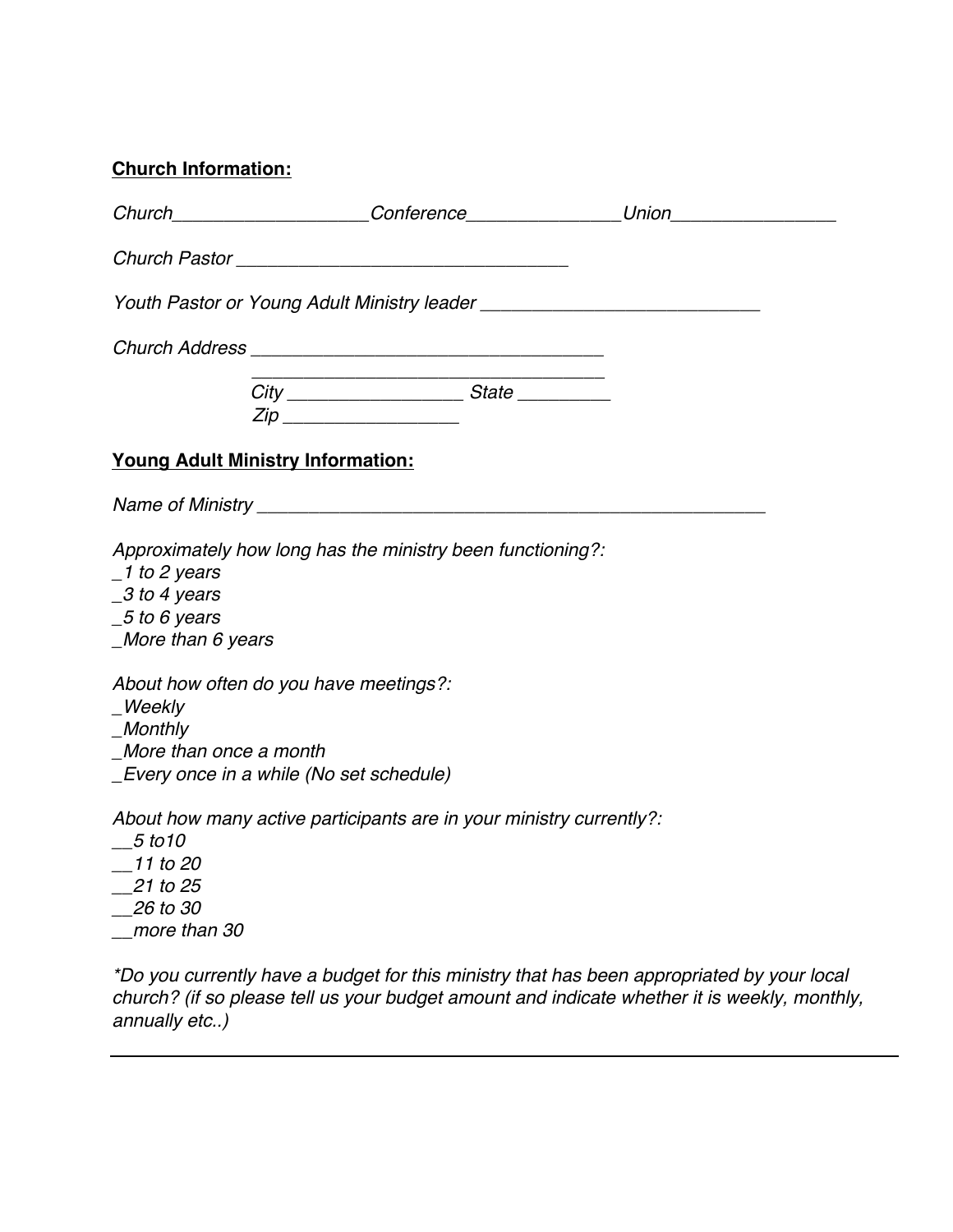**Essay:**

*Please attach to this document a synopsis of your ministry with any relevant information you would like to share. The six components on the criteria list below should guide you as you write. Please utilize them to help give us a rounded view of your ministry.*

## **Criteria for Young Adult Life Local Church Grant**

*The following are the six key components of the Young Adult Life Local Church Grant. Churches will be evaluated on these six core values. We encourage you to provide an honest assessment of your ministry, allowing the opportunity for genuine insight during the selection process. We are aware* that every ministry is unique and will vary in terms of these elements, and our goal is to utilize these six *components to assist in the selection process*

- **1. INNOVATION** Ministry is always dynamic. Although we do not change the message we must often adapt the method to an ever-changing world. What is new and fresh about your ministry? What risks have you taken? How is it creative?
- **2. CONSISTENCY** People are generally more committed to whatever is regular and ongoing in contrast to events that are always impromptu, ill prepared, and constantly changing. Every ministry should have something consistent that each member can be sure to expect when they come (i.e. open mic, food, testimony time…etc). How regularly does your ministry meet or take place? Monthly? Weekly? What staple items are always apart of your meeting time? What changes from meeting to meeting?
- **3. SUSTAINABILITY** Many ministries begin strong, with much flair and fireworks but soon fizzle out with time. This happens for a myriad of reasons: lack of funds, lack of participation, lack of staff and commitment. Truthfully it is inevitable that your young adult group will succumb to the natural ebb and flow, highs and lows of ministry. But in its present form can it be sustained? Can it continue as is? Is it still appealing? And do you think that your model of doing it can be duplicated?
- **4. COMMUNITY PRESENCE -** The purpose for which the church exists is to reach the lost. Not only did Christ call us to the house of Israel (those within), but He also called us to Samaria and to the ends of the Earth (those without). How does your ministry cater to the community? Are your meetings inviting, so that even the unchurched feel comfortable around your group? Do you do outreach? Are there currently members of the community in your group already?
- **5. GROWTH** Who can determine success in spiritual things? Only God. Growth is however a very good indicator that God is at work. And growth can happen in a variety of ways: Baptisms, a resurgence of spirituality within the group, and of course simply more people attending. Have you experienced any of this in your ministry, and what would you attribute the cause to?
- **6. DIVERSITY** As you already know the Seventh-day Adventist church is worldwide. Which means that it has a responsibility to be able to make its message and programming relevant to other cultures and people groups. How is your group relevant to other cultures, ethnic groups? How are you pushing the limits to provide inclusive opportunities for Christian fellowship?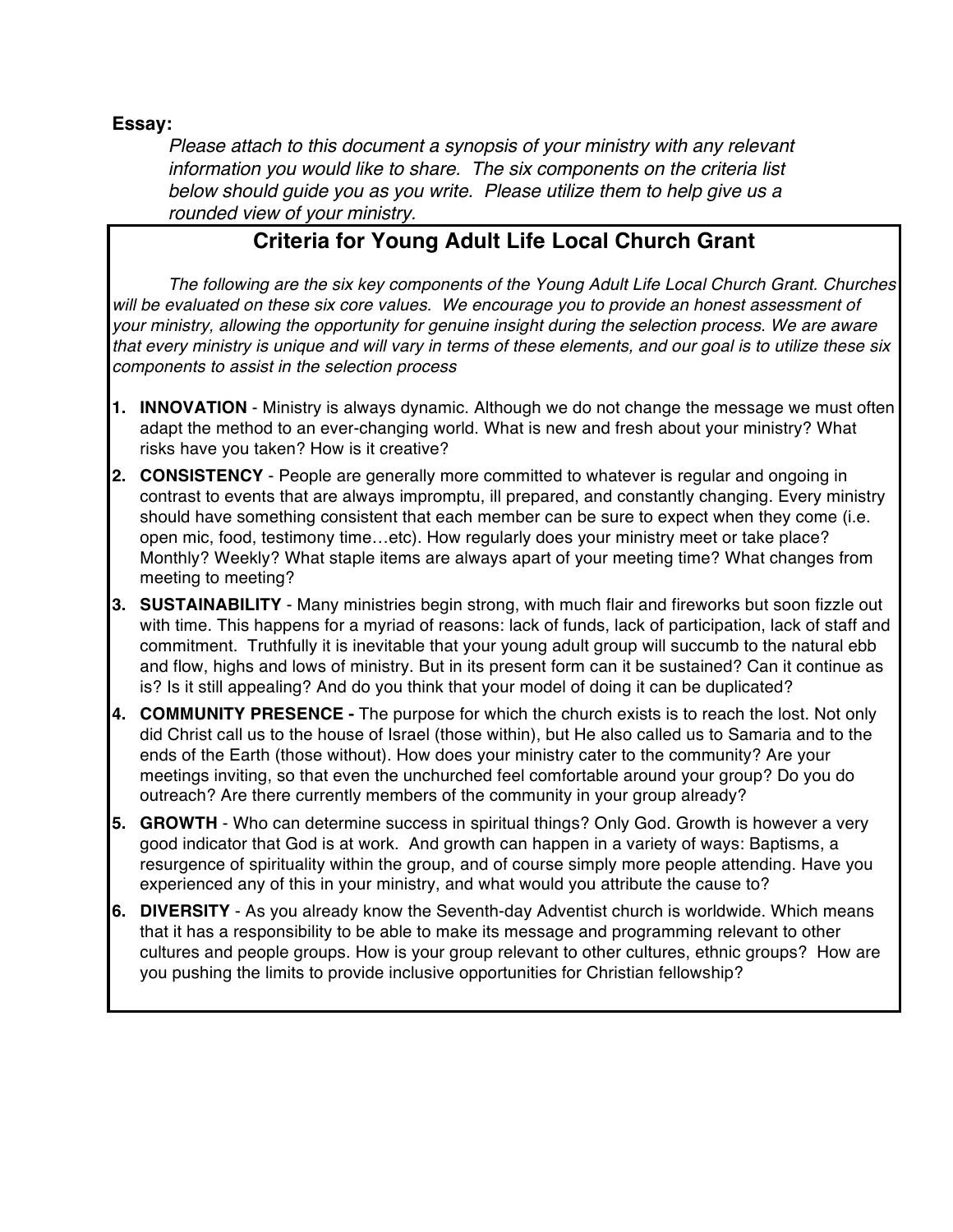# **Financial Status**

**Current Monthly Income** (Please calculate the figures below on a monthly basis).

|                                                                 | <b>Monthly Income</b> |                                                                    | <b>Monthly Expense</b> |
|-----------------------------------------------------------------|-----------------------|--------------------------------------------------------------------|------------------------|
| <b>Church budget</b>                                            |                       | <b>Facility expenses</b>                                           |                        |
| <b>Fundraising</b>                                              |                       | <b>Refreshments</b>                                                |                        |
| <b>Member donations</b>                                         |                       | <b>Transportation</b>                                              |                        |
| <b>Event donations</b>                                          |                       | <b>Promotional</b><br>materials                                    |                        |
| <b>Other Income:</b>                                            |                       | <b>Special events</b><br>(guest speakers,<br>travel, lodging, etc) |                        |
|                                                                 |                       | Other expenses:                                                    |                        |
| <b>Total Monthly</b><br><b>Income</b>                           | \$                    | <b>Total- Monthly</b><br><b>Expenses</b>                           | \$                     |
| <b>Total Annual</b><br><b>Income (Monthly</b><br>Income $x$ 12) | \$                    | <b>Total Annual</b><br><b>Expenses (Monthly</b><br>Expense x 12)   | \$                     |